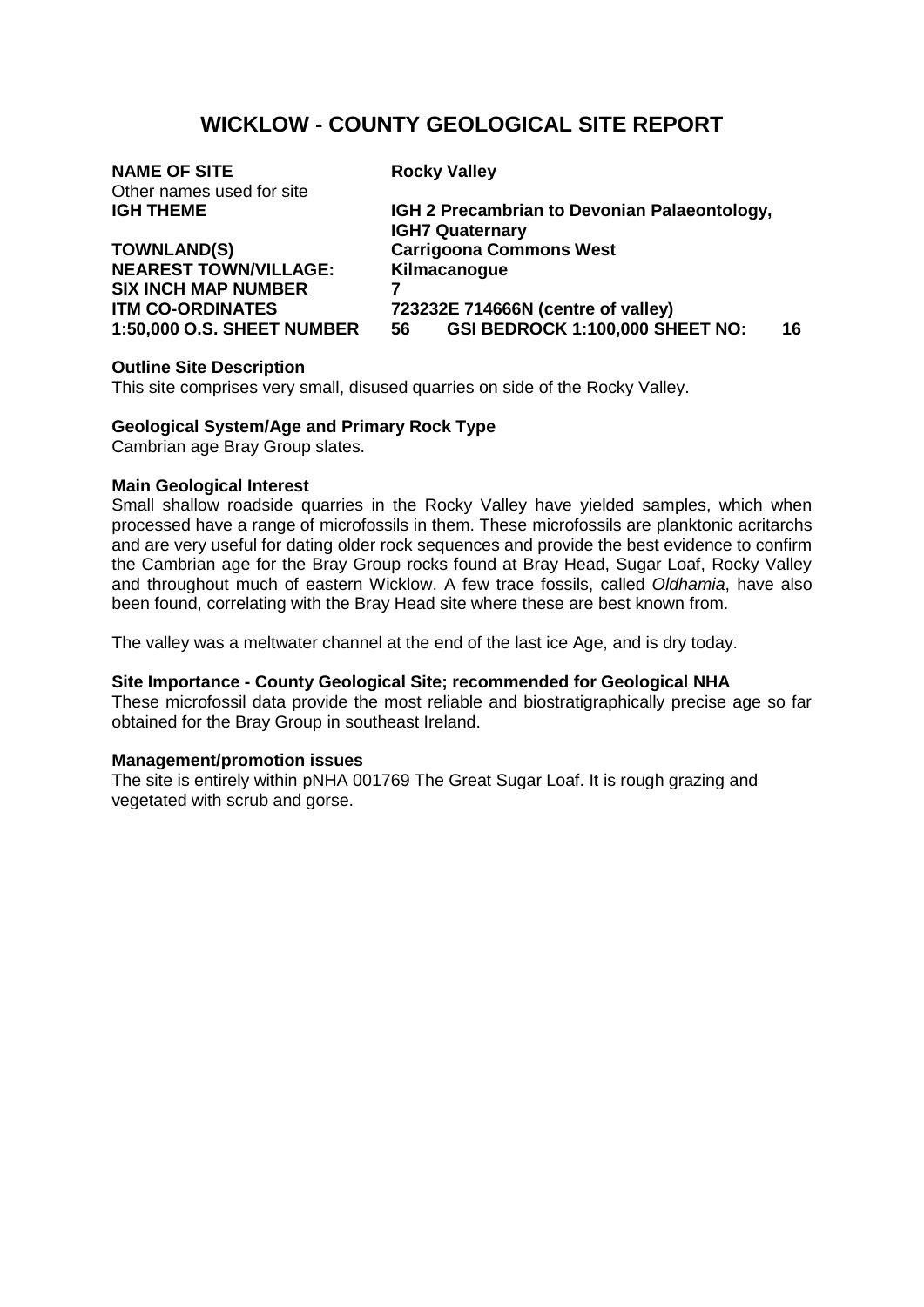

The Rocky Valley, looking towards the Little Sugar Loaf.



One of the two small quarries in the Rocky Valley which yielded Cambrian microfossils.